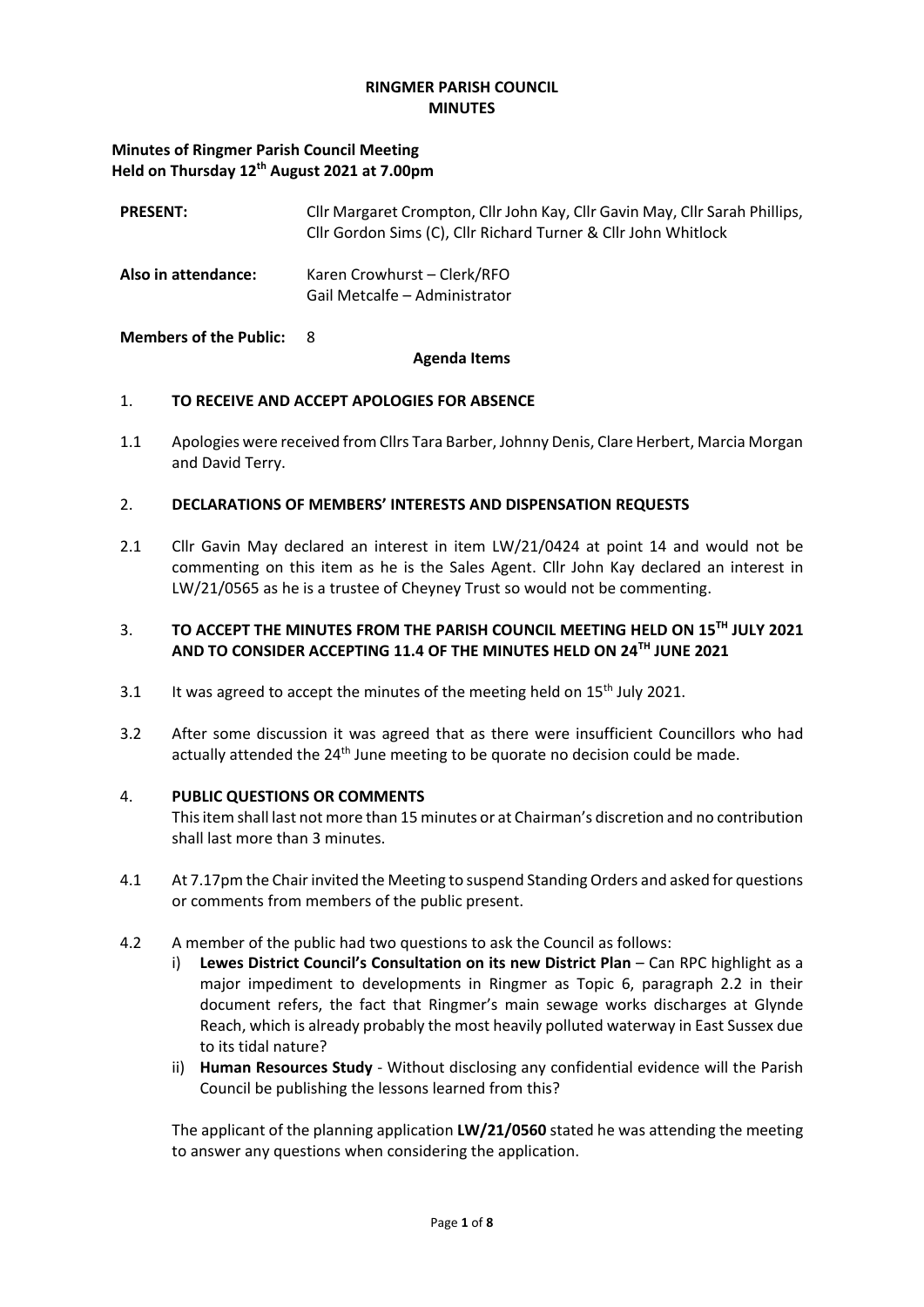Another member of the public asked that a litter bin be installed at the bus stop at Glynde Turn on New Road as there is constant litter and she mentioned that the shelter had just been vandalised. There are several new bus shelters that have just been put up and it would be beneficial to have new bins installed when a new bus shelter goes up. It was requested that details of all the above be emailed to the office.

Crispin Scott introduced himself as the new PCSO of the Lewes Neighbourhood Police team covering Ringmer. He said he wanted to make himself known to the village and he had already provided his contact details for any assistance required.

- 4.3 At 7.22pm Standing Orders were reinstated.
- 5. **CO-OPTION OF COUNCILLOR –** To consider any expression of interest in accordance with Parish Council's Standing Orders.
- 5.1 Someone has expressed an interest, so the Chairman invited Members to "watch this space".
- 6. **REPORTS FROM DISTRICT AND COUNTY COUNCILLORS – Maximum 15 minutes** a) To receive and accept any reports submitted
- 6.1 None.

## 7. **ACTION POINTS AND REPORT FROM THE CLERK**

7.1 The Clerk said there was one action point which was RPC's response to LDC's consultation on its new District Plan which has a deadline of 6<sup>th</sup> September 2021. She said that, as there is no meeting before this date, could Council delegate authority to Cllrs John Kay and John Whitlock to circulate the draft response to all Members for comment with the final being agreed by the majority and then provided for the office to submit. This was agreed to. It was noted that the consultation could be accessed on LDC's website under Consultations. **Action: Cllrs John Kay and John Whitlock to produce and for office to send**

## 8. **CORRESPONDENCE – FOR NOTING OR ACTION**

a) To consider any correspondence for noting or action received after this agenda has been published

None.

## 9. **FINANCE MATTERS**

a) Payments and Receipts including

It was **resolved** to accept these, and they were signed and dated by the Chairman. (The payment list is appended at the end of these minutes).

b) Bank Reconciliation(s)

It was **resolved** to accept the bank reconciliations presented. The Chairman signed and dated all the bank reconciliations.

- c) Bank Summary The Bank Summary was not included in the papers.
- d) Cost Centre Report

It was **resolved** to accept that Office & Finance had looked at these and they had agreed these were on track.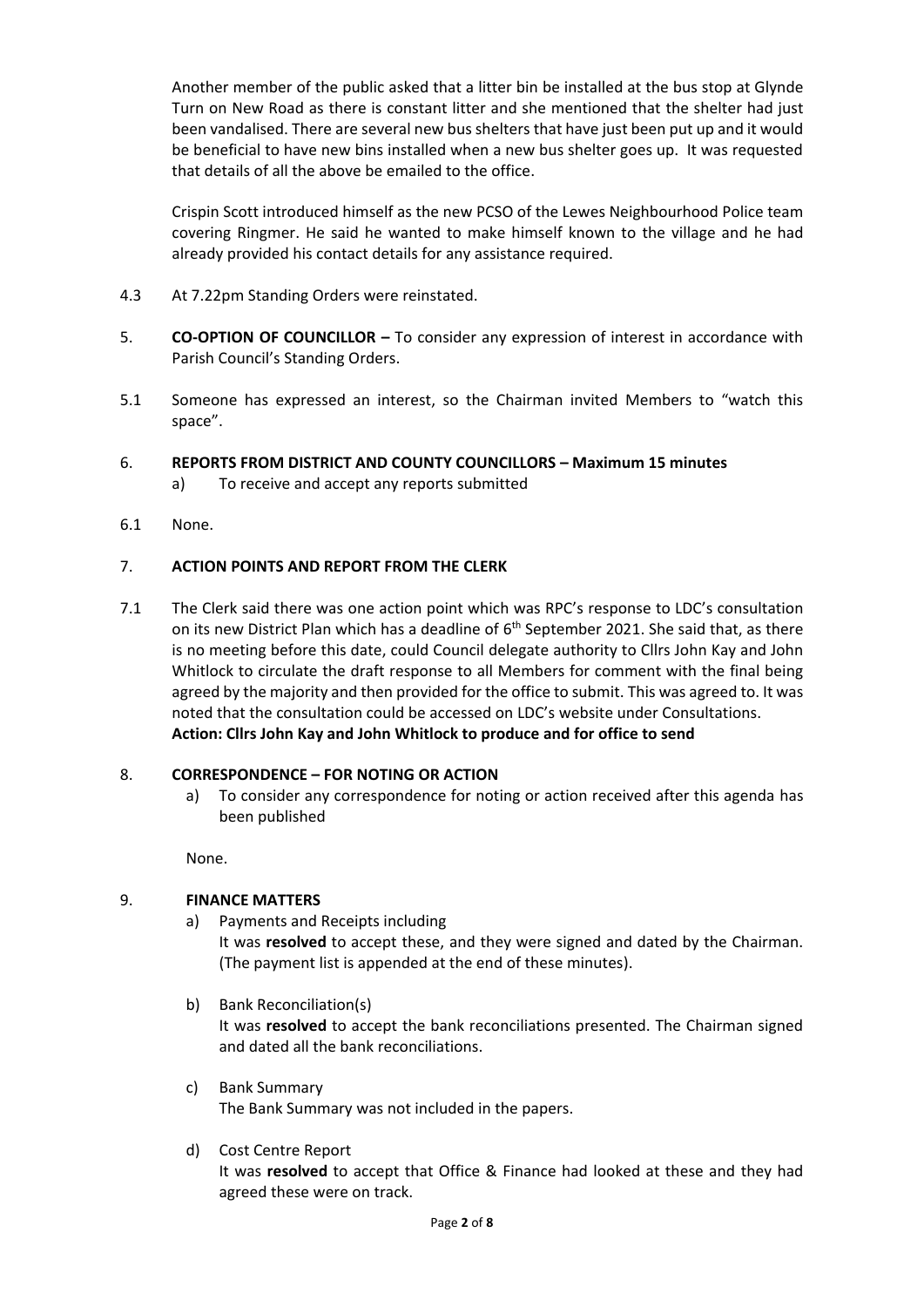- e) Quotation(s) None.
- f) Grant application(s)/Donations Foundry Healthcare

Further information on this had been requested and the Clerk reported back that 15 residents in Ringmer currently benefit from this. It was pointed out that if it was decided to grant this donation it should go under Special Projects. There was no information available on match funding or anything on total numbers they provide to. It was **resolved** to defer a decision until the information had been recirculated and any questions arising be sent to the office for office to seek answers.

## **Action: Office to recirculate information and Cllrs to email in questions for office to seek answers to.**

g) Additional Bank Signatory(s)

The Clerk reported that the Office and Finance Committee had decided that an additional bank signatory was necessary to add to the mandate and it had been agreed that this should be the Chairman. It was **resolved** that Cllr Gordon Sims become a signatory.

h) Appointment to Internal Control Committee 3 non-signatory or Office and Finance Members

It was resolved to defer this until more non-signatory Members were present.

i) To consider any other financial matters which cannot be held over until the next meeting None.

## 10. **FINANCIAL DECISIONS REQUIRING FULL COUNCIL DECISION ARISING FROM THE OFFICE AND FINANCE COMMITTEE HELD ON 3RD AUGUST 2021**

a) **Unearmarking of reserves** – Please refer to Cost Centre Report It was suggested as the budget agreed was for £150,000 and the precept was agreed at around £130,000 that the difference needs to be reflected as a heading, it was proposed to use earmarked reserves codes 312 Precept Offset £12,000 and 313 Special Projects the amount of £8,000 for the amount to be readily available and no longer held in reserves. **Action – seek approval from Council**

It was **resolved** to approve this.

b) **Merging of cost codes** - Please refer to Cost Centre Report It was agreed to merge the earmarked reserve codes 301 – 304 which were all for play area equipment into one heading called Community Asset Renewal. **Action – seek approval from Council**

It was **resolved** to approve this.

c) **To agree which budget to find the cost of £1,508.00 from the 2021 budget for installation of 2 signs to the Parish Office, at the B2192 Harrisons Lane Junction and at Harrisons Lane and Greater Paddock** - Please refer to Cost Centre Report It was agreed to recommend to Council that Code 61 contingencies for £1,112.00 be used as well as Code 80 also contingencies for the amount of 301.00 and Code 73 Highway and Signage £200 be used to offset the cost for the installation of the 2 signs. **Action – Seek approval from Council**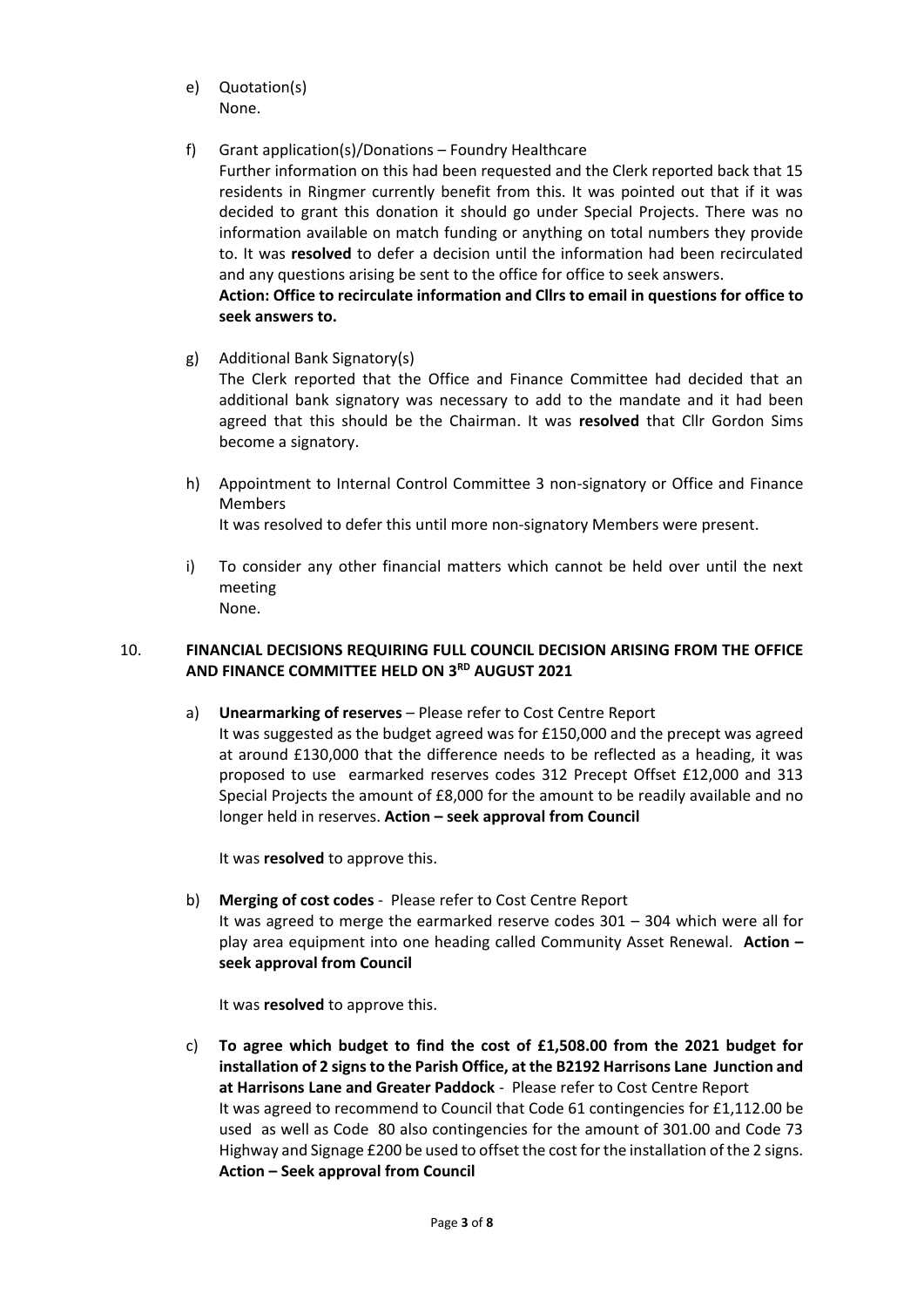It was **resolved** to approve this subject to Cllr Gavin May providing a cheaper source. **Action: Cllr Gavin May to provide details of a possible cheaper source and office to organise whether with cheaper source or, if no cheaper source found, with current quote.**

11. **ADOPTION PROCUREMENT POLICY FOR RINGMER PARISH COUNCIL.** (The Office and Finance Committee recommend adoption.)

It was **resolved** to approve this.

12. **TO AGREE TO EXPRESS AN INTEREST TO EAST SUSSEX COUNTY COUNCIL FOR RINGMER PARISH COUNCIL TO MANAGE RINGMER SWIMMING POOL –** Information previously circulated. (The Office and Finance committee recommend Ringmer Parish Council submits an expression of interest.)

The Chairman reiterated that it was just an expression of interest at this stage to see if it will be possible to keep the pool and nothing further. It was **resolved** to approve this.

## 13. **TO CONSIDER HOW RINGMER PARISH COUNCIL MIGHT SEEK TO ACQUIRE THE LAND AT BROYLE GATE FARM COVERED BY RINGMER NEIGHBOURHOOD PLAN POLICY 7.4.**

*Policy 7.4 Land to the east of Ringmer Community College, identified on map 7.1 is allocated to meet the identified shortage of outdoor sports facilities in Ringmer. Any associated built facilities necessary, including changing rooms and parking should be located on the Ringmer Community College campus or on land immediately adjacent to the College boundary.*

13.1 It was proposed that RPC contact the owners of the land expressing an interest in acquiring ownership of the land. The questions of can we afford to acquire it, can we afford to put anything on it, and could we afford to run it were raised? This was voted on with 6 in favour of going ahead and one against. It was **resolved** to go with the proposal. **Action: The Clerk to express RPC's interest in acquiring ownership of the land upon her return from holiday to the office.**

## 14. **PLANNING APPLICATIONS**

- 14.1 **LW/21/0560 Oak Side Farm Campsite Green Lane Ringmer East Sussex BN8 5AD** Part conversion of existing agricultural barn to single dwelling and associated works (Amendment to previously approved scheme LW/19 0175, not implemented).
- 14.2 At 7.43pm Standing Orders were suspended for Members to ask the applicant questions. A question was raised as to the changes to this application, and it was explained that a full application had had to be put in again and that this time it was to convert the barn with the bedrooms now being down from 5 to 3. There being no further questions Standing Orders were reinstated at 7.45pm.

## **Comments and observations:**

RPC offer no objections.

14.3 **LW/21/0424 Diplocks Yard Bishops Lane Ringmer East Sussex BN8 5LD** Proposed vehicular & personnel gates

# 14.4 **Comments and observations:** RPC strongly object as out of character under point 3.1 of the Neighbourhood Plan.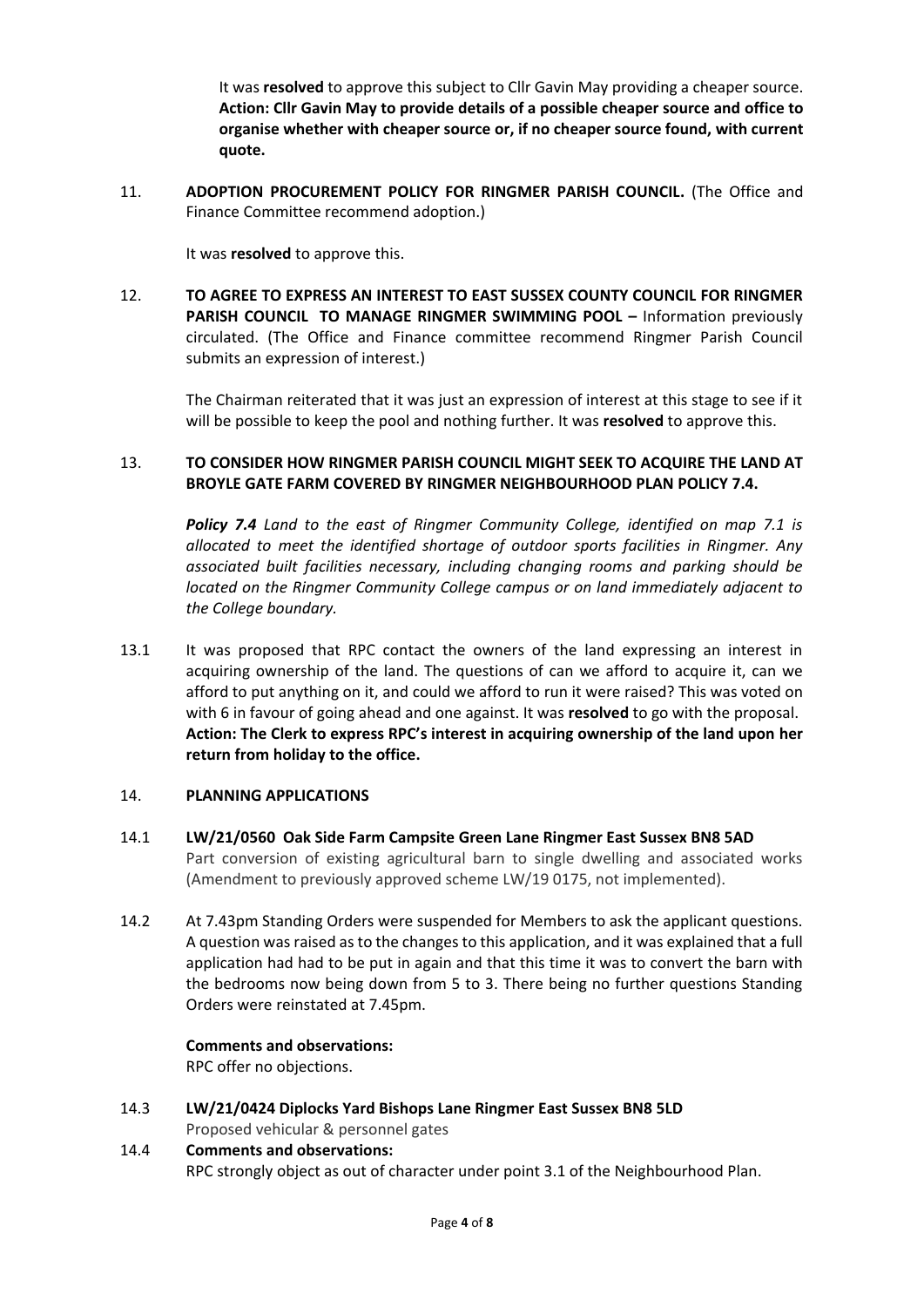- 14.5 **LW/21/0423 Norlington Farmhouse Norlington Farm Norlington Lane Ringmer East Sussex** Replacement windows, removal of chimney, re-pointing, and retention of satellite dish 14.6 **Comments and observations:** RPC recommend not to approve without consultation with the Design and Conservation Officer. 14.7 **LW/21/0561 Norlington Gate Farm Norlington Lane Ringmer East Sussex BN8 5SG** Partial demolition of a pigsty, refurbishment of an existing garage with new access gate and grasscrete drive 14.8 **Comments and observations:** RPC offer no objection. 14.9 **LW/21/0566 Norlington Gate Farm Norlington Lane Ringmer East Sussex BN8 5SG**  Construction of a new separate driveway to the existing long barn dwelling house 14.10 **Comments and observations:** RPC offer no objection. 14.11 **LW/21/0558 Norlington Gate Farm Norlington Lane Ringmer East Sussex BN8 5SG** Construction of a 4-bay car port, including one enclosed 14.12 **Comments and observations:** RPC offer no objection. 14.13 **LW/21/0393 Broyle Mill Farm The Broyle Ringmer East Sussex BN8 5AR** Removal of existing mobile home and demolition of existing redundant barn; construction of detached dwelling 14.14 **Comments and observations:** RPC offer no objection. 14.15 **LW/21/0456 5 Crockendale Field Lewes Road Ringmer East Sussex BN8 5QZ** Single-storey and two-storey side extension 14.16 **Comments and observations:** RPC support the application. 14.17 **LW/21/0618 2 Ringmer Park Cottages Ham Lane Ringmer East Sussex BN8 5SE** Single-storey rear extension, two-storey side extension and detached flat roof garage 14.18 **Comments and observations:** RPC support the application. 14.19 **LW/21/0616 Oxham House Wellingham Lane Wellingham Ringmer East Sussex BN8 5SP** Demolition of existing garage and erection of a two-storey side extension 14.20 **Comments and observations:** RPC offer no objection. 14.21 **LW/21/0611 7 Broyle Mill Ringmer East Sussex BN8 5GB** Single storey outbuilding for ancillary use as a home office 14.22 **Comments and observations:** RPC offer no objection if use remains as a home office. 14.23 **LW/21/0557 Norlington Gate Farm Norlington Lane Ringmer East Sussex BN8 5SG** refurbishment of an existing dairy building with timber clad roof and walls 14.24 **Comments and observations:**
	- RPC offer no objection.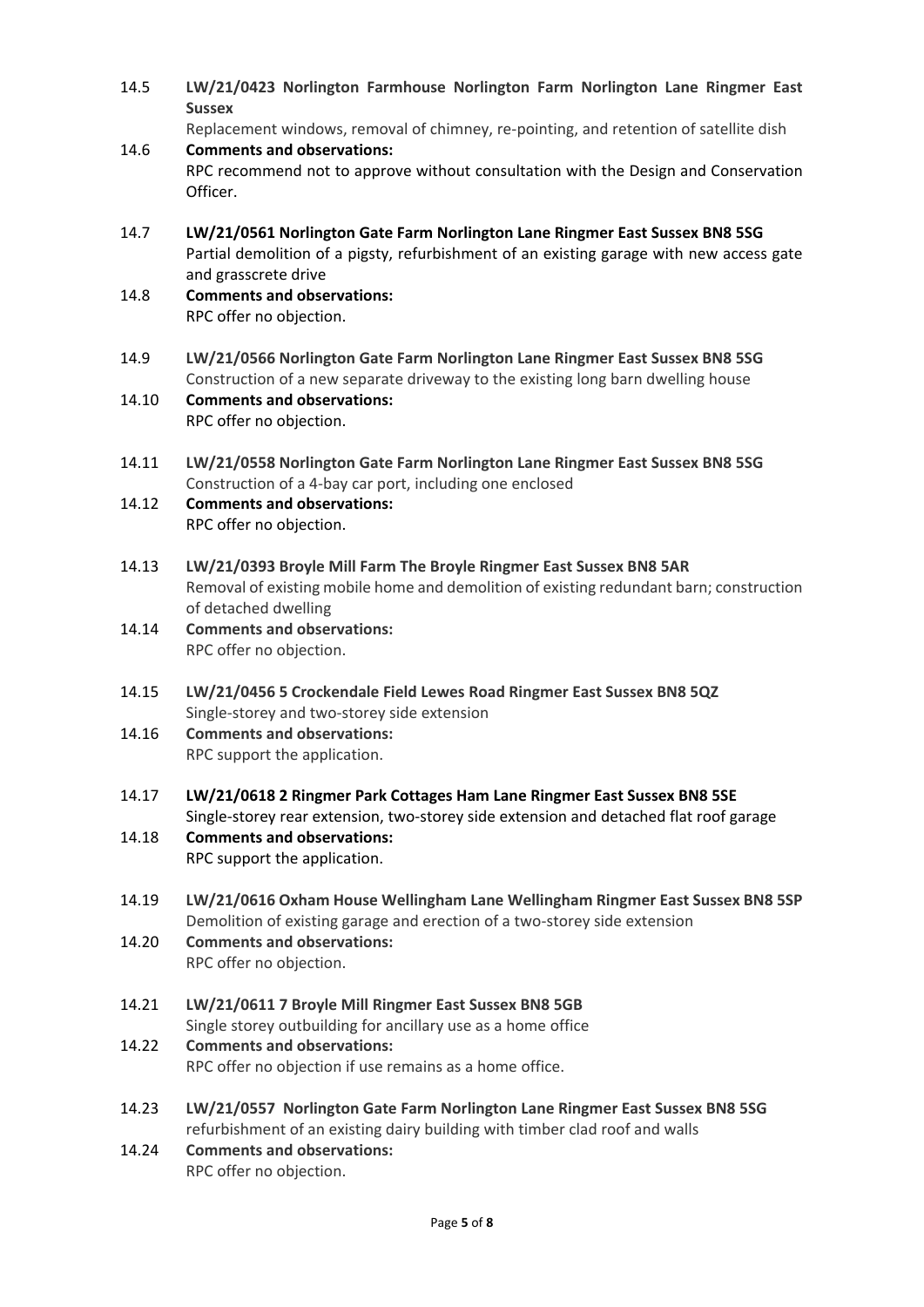- 14.25 **LW/21/0417/CD Wellingham Farm Wellingham Lane Wellingham Ringmer East Sussex**  discharge of conditions 2(water drainage report), 3(drainage systems), 5(LEMP), & 6 (CEMP) of planning permission reference LW/20/0435
- 14.26 **Comments and observations:** RPC make no comment.
- 14.27 **LW/21/0565/CD The Cheyney Field Lewes Road Ringmer East Sussex** Discharge of condition 3 (surface and foul water) of application LW/18/0790
- 14.28 **Comments and observations:** RPC make no comment.
- 14.29 **LW/21/0445 East Sussex Gliding Club Kitsons Field The Broyle Ringmer East Sussex** Variation of condition 2 in relation to approvals LW/16/0775 and LW/20/0143 2) The development hereby permitted shall be completed within 16 months of the date of this decision notice. Due to Covid 19 Restrictions and Weather Conditions the Works will take longer to complete.
- 14.30 **Comments and observations:** RPC strongly object to the extension of this project and request a rerouting of lorries if it is to be approved.

## 15. **REPORTS BY LEAVE NOT FOR DISCUSSION OR DECISIONS**

- 15.1 The following reports were made:
	- The new path inside the hedge at Bishops Lane is now open.
	- Lee Palmer had informed a Member that they do not currently have a NP Officer but that he had been advised by his legal department that the revisions requested were not considered "minor". The Member had asked him to check with legal that this was correct.

## 16. **ITEMS FOR REFERRAL TO NEXT AGENDA OR APPROPRIATE COMMITTEE**

16.1 The Chairman wanted to put his proposal to put meetings back to 7.30pm on the next agenda. **Action: Cllr Gavin May to provide a special worded motion for 6 members to sign to change meeting times to 7.30pm.**

Bins to go back on the next G&A Agenda.

## 17. **URGENT ITEMS AT THE CHAIRMAN'S DISCRETION REQUIRING DECISIONS WHICH CANNOT BE HELD OVER UNTIL THE NEXT MEETING**

17.1 None.

There being no further business the meeting closed at 8.19pm.

## **THE PUBLIC AND THE PRESS HAVE A RIGHT AND ARE WELCOME TO ATTEND** Date of Next Council Meeting **9 th September 2021 at 7.00pm**

in the Parish Rooms, Lucy Stone Room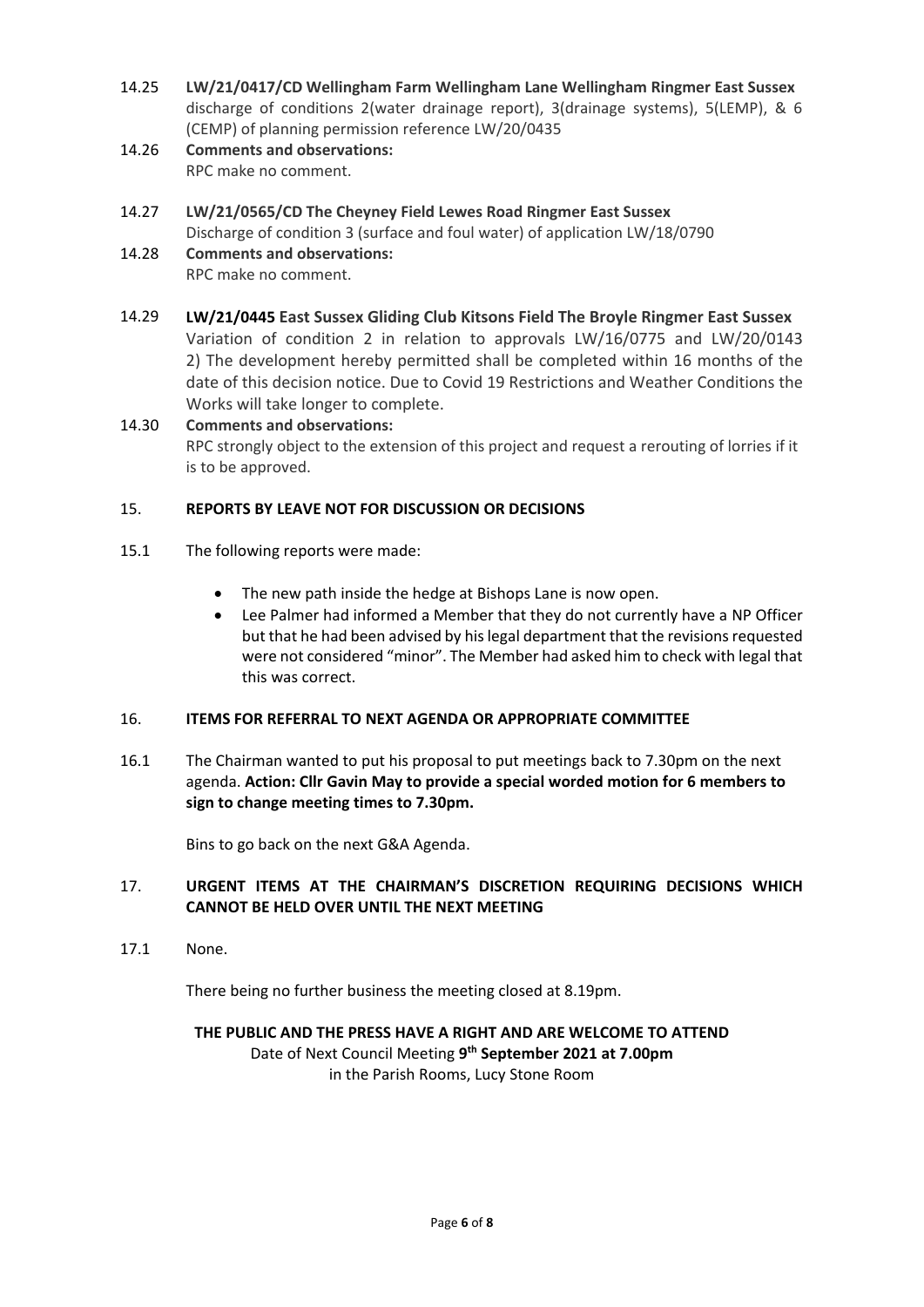#### **Payments List**

| 07/07/2021<br>700.00<br>157<br><b>Barclays Current</b><br>Grass Cutting Village Green - Contracted<br>RWC Landscape Maintenance<br>158<br>44.00<br>07/07/2021<br><b>Barclays Current</b><br>Pond Maintenance - Contracted<br>RWC Landscape Maintenance<br>159<br>07/07/2021<br><b>Barclays Current</b><br>Grass Cutting Anchor Field - Contracted<br>RWC Landscape Maintenance<br>115.00<br>07/07/2021<br>305.00<br>160<br><b>Barclays Current</b><br>Churchyard Maintenance - Contracted<br>RWC Landscape Maintenance<br>07/07/2021<br>90.00<br>161<br><b>Barclays Current</b><br>Rushey Green Grass Cutting - Contracted<br>RWC Landscape Maintenance<br>162<br>122.00<br>07/07/2021<br><b>Barclays Current</b><br>Grass Cutting Fingerpost Field - Contracted<br>RWC Landscape Maintenance<br>163<br>07/07/2021<br><b>Barclays Current</b><br><b>Grass Cutting Various</b><br>92.00<br>RWC Landscape Maintenance<br>164<br>07/07/2021<br>38.OC<br><b>Barclays Current</b><br>Gote Lane Grass Cutting - Contracted<br>RWC Landscape Maintenance<br>165<br>07/07/2021<br><b>Barclays Current</b><br>Broyle Lane/Close Grass Cutting<br>143.00<br>RWC Landscape Maintenance<br>166<br>07/07/2021<br><b>Barclays Current</b><br>Grass Cutting Potatoe, Neaves, Norlington,<br>RWC Landscape Maintenance<br>140.00<br>Green, Harvey Lanes + Slush Pump<br>167<br>07/07/2021<br>Jubilee Garden Maintenance<br>116.67<br><b>Barclays Current</b><br>RWC Landscape Maintenance<br>168<br>07/07/2021<br>Lewes District Council<br>116.93<br><b>Barclays Current</b><br>Litter Bin Emptying<br>07/07/2021<br>169<br><b>Barclays Current</b><br>Lewes District Council<br>29.23<br>Litter Bin Emptying<br>170<br>07/07/2021<br>206.81<br><b>Barclays Current</b><br>Play Area Inspections - Annual<br>Lewes District Council<br>185<br>07/07/2021<br><b>Barclays Current</b><br><b>Grass Cutting Allotments</b><br>RWC Landscape Maintenance<br>160.00<br>07/07/2021<br>Lewes District Council<br>234.00<br>131<br><b>Barclays Current</b><br>Play Area Inspections - Monthly<br>12/07/2021<br>299.99<br>186<br><b>Barclays Current</b><br>Projector - Epson<br>Amazon<br>187<br><b>ESSALC</b><br>1,558.60<br>13/07/2021<br><b>Barclays Current</b><br>Subscriptions<br>188<br>13/07/2021<br><b>Barclays Current</b><br>Lewes District Council<br>146.15<br>Litter Bin Emptying<br>195<br>29.56<br>13/07/2021<br><b>Barclays Current</b><br>Stationary/sundries<br><b>Staples</b><br>3.99<br>197<br>13/07/2021<br><b>Barclays Current</b><br>Misc<br>Amazon<br>193<br>Email Licence<br>1&1 IONOS Ltd<br>4.20<br>14/07/2021<br><b>Barclays Current</b><br>194<br>14/07/2021<br><b>Barclays Current</b><br>Email Licence<br>1&1 IONOS Ltd<br>4.20<br>Post Office<br>17.28<br>196<br>19/07/2021<br><b>Barclays Current</b><br>Stamps<br>19/07/2021<br>228.00<br>189<br><b>Barclays Current</b><br>Internal audit<br>K Robertson<br>190<br>21/07/2021<br><b>Barclays Current</b><br>Clerk Salary<br>191<br>21/07/2021<br><b>Barclays Current</b><br>Finance Admin Salary<br>192<br>21/07/2021<br>General Admin Salary<br><b>Barclays Current</b><br>Mobile Phone<br>18.19<br>198<br>22/07/2021<br><b>Barclays Current</b><br>Tesco<br>199<br>79.60<br>22/07/2021<br><b>Barclays Current</b><br><b>Internet Services</b><br>Zen internet<br>27/07/2021<br>75.83<br>223<br><b>Barclays Current</b><br>Vicarage Way & Grounds Maint<br>RWC Landscape Maintenance<br>27/07/2021<br>110.00<br>224<br><b>Barclays Current</b><br>Play Equipment Maintenance<br>Ringmer Property Maintenance<br>27/07/2021<br>RJS Trees & Gardens<br>175.00<br>225<br><b>Barclays Current</b><br>Tree maintenance<br>29.36<br>200<br>28/07/2021<br><b>Barclays Current</b><br>General Admin Salary<br>HM Revenue & Customs<br>201<br>28/07/2021<br><b>Barclays Current</b><br>General Admin Salary<br>HM Revenue & Customs<br>42.04<br>662.75<br>202<br>28/07/2021<br><b>Barclays Current</b><br>Clerk Salary<br>HM Revenue & Customs<br>203<br>28/07/2021<br><b>Barclays Current</b><br>Clerk Salary<br>HM Revenue & Customs<br>333.44<br>204.96<br>204<br>28/07/2021<br><b>Barclays Current</b><br>Clerk Employees Pension Contribution<br>East Sussex Pension Fund<br>205<br>28/07/2021<br><b>Barclays Current</b><br>Clerk Employers Pension Contribution<br>East Sussex Pension Fund<br>681.10<br>83.69<br>226<br>29/07/2021<br><b>Barclays Current</b><br><b>Cleaning Supplies</b><br><b>Staples</b><br>206<br>03/08/2021<br><b>Barclays Current</b><br>Gail Metcalfe<br>33.33<br><b>Stamps</b><br>700.00<br>207<br>03/08/2021<br><b>Barclays Current</b><br>Grass Cutting Village Green - Contracted<br>RWC Landscape Maintenance<br>208<br>03/08/2021<br><b>Barclays Current</b><br>Pond Maintenance - Contracted<br>RWC Landscape Maintenance<br>44.00<br>115.00<br>209<br>03/08/2021<br><b>Barclays Current</b><br>RWC Landscape Maintenance<br>Grass Cutting Anchor Field - Contracted<br>305.00<br>210<br>03/08/2021<br><b>Barclays Current</b><br>Churchyard Maintenance - Contracted<br>RWC Landscape Maintenance<br>90.00<br>211<br>03/08/2021<br><b>Barclays Current</b><br>Rushey Green Grass Cutting - Contracted<br>RWC Landscape Maintenance<br>212<br>03/08/2021<br><b>Barclays Current</b><br>Grass Cutting Fingerpost Field - Contracted<br>RWC Landscape Maintenance<br>122.00<br>213<br>03/08/2021<br><b>Barclays Current</b><br>RWC Landscape Maintenance<br>92.00<br><b>Grass Cutting Various</b><br>214<br>03/08/2021<br><b>Barclays Current</b><br>Gote Lane Grass Cutting - Contracted<br>RWC Landscape Maintenance<br>38.00<br>143.00<br>215<br>03/08/2021<br><b>Barclays Current</b><br>Gote Lane Grass Cutting - Contracted<br>RWC Landscape Maintenance | VN | <b>Date</b> | <b>Bank</b> | <b>Description</b> | <b>Supplier</b> | Total |
|--------------------------------------------------------------------------------------------------------------------------------------------------------------------------------------------------------------------------------------------------------------------------------------------------------------------------------------------------------------------------------------------------------------------------------------------------------------------------------------------------------------------------------------------------------------------------------------------------------------------------------------------------------------------------------------------------------------------------------------------------------------------------------------------------------------------------------------------------------------------------------------------------------------------------------------------------------------------------------------------------------------------------------------------------------------------------------------------------------------------------------------------------------------------------------------------------------------------------------------------------------------------------------------------------------------------------------------------------------------------------------------------------------------------------------------------------------------------------------------------------------------------------------------------------------------------------------------------------------------------------------------------------------------------------------------------------------------------------------------------------------------------------------------------------------------------------------------------------------------------------------------------------------------------------------------------------------------------------------------------------------------------------------------------------------------------------------------------------------------------------------------------------------------------------------------------------------------------------------------------------------------------------------------------------------------------------------------------------------------------------------------------------------------------------------------------------------------------------------------------------------------------------------------------------------------------------------------------------------------------------------------------------------------------------------------------------------------------------------------------------------------------------------------------------------------------------------------------------------------------------------------------------------------------------------------------------------------------------------------------------------------------------------------------------------------------------------------------------------------------------------------------------------------------------------------------------------------------------------------------------------------------------------------------------------------------------------------------------------------------------------------------------------------------------------------------------------------------------------------------------------------------------------------------------------------------------------------------------------------------------------------------------------------------------------------------------------------------------------------------------------------------------------------------------------------------------------------------------------------------------------------------------------------------------------------------------------------------------------------------------------------------------------------------------------------------------------------------------------------------------------------------------------------------------------------------------------------------------------------------------------------------------------------------------------------------------------------------------------------------------------------------------------------------------------------------------------------------------------------------------------------------------------------------------------------------------------------------------------------------------------------------------------------------------------------------------------------------------------------------------------------------------------------------------------------------------------------------------------------------------------------------------------------------------------------------------------------------------------------------------------------------------------------------------------------------------------------------------------------------------------------------------------------------------------------------------------------------------------------------------------------------------------------------------------------------------------------------------------------------------------------------------------------------------------------------------------------------------------------------------------------------------------------------------------------------------------------------------------------------------------------------------------------------------------------------------------------------------------------------------------|----|-------------|-------------|--------------------|-----------------|-------|
|                                                                                                                                                                                                                                                                                                                                                                                                                                                                                                                                                                                                                                                                                                                                                                                                                                                                                                                                                                                                                                                                                                                                                                                                                                                                                                                                                                                                                                                                                                                                                                                                                                                                                                                                                                                                                                                                                                                                                                                                                                                                                                                                                                                                                                                                                                                                                                                                                                                                                                                                                                                                                                                                                                                                                                                                                                                                                                                                                                                                                                                                                                                                                                                                                                                                                                                                                                                                                                                                                                                                                                                                                                                                                                                                                                                                                                                                                                                                                                                                                                                                                                                                                                                                                                                                                                                                                                                                                                                                                                                                                                                                                                                                                                                                                                                                                                                                                                                                                                                                                                                                                                                                                                                                                                                                                                                                                                                                                                                                                                                                                                                                                                                                                                                                                        |    |             |             |                    |                 |       |
|                                                                                                                                                                                                                                                                                                                                                                                                                                                                                                                                                                                                                                                                                                                                                                                                                                                                                                                                                                                                                                                                                                                                                                                                                                                                                                                                                                                                                                                                                                                                                                                                                                                                                                                                                                                                                                                                                                                                                                                                                                                                                                                                                                                                                                                                                                                                                                                                                                                                                                                                                                                                                                                                                                                                                                                                                                                                                                                                                                                                                                                                                                                                                                                                                                                                                                                                                                                                                                                                                                                                                                                                                                                                                                                                                                                                                                                                                                                                                                                                                                                                                                                                                                                                                                                                                                                                                                                                                                                                                                                                                                                                                                                                                                                                                                                                                                                                                                                                                                                                                                                                                                                                                                                                                                                                                                                                                                                                                                                                                                                                                                                                                                                                                                                                                        |    |             |             |                    |                 |       |
|                                                                                                                                                                                                                                                                                                                                                                                                                                                                                                                                                                                                                                                                                                                                                                                                                                                                                                                                                                                                                                                                                                                                                                                                                                                                                                                                                                                                                                                                                                                                                                                                                                                                                                                                                                                                                                                                                                                                                                                                                                                                                                                                                                                                                                                                                                                                                                                                                                                                                                                                                                                                                                                                                                                                                                                                                                                                                                                                                                                                                                                                                                                                                                                                                                                                                                                                                                                                                                                                                                                                                                                                                                                                                                                                                                                                                                                                                                                                                                                                                                                                                                                                                                                                                                                                                                                                                                                                                                                                                                                                                                                                                                                                                                                                                                                                                                                                                                                                                                                                                                                                                                                                                                                                                                                                                                                                                                                                                                                                                                                                                                                                                                                                                                                                                        |    |             |             |                    |                 |       |
|                                                                                                                                                                                                                                                                                                                                                                                                                                                                                                                                                                                                                                                                                                                                                                                                                                                                                                                                                                                                                                                                                                                                                                                                                                                                                                                                                                                                                                                                                                                                                                                                                                                                                                                                                                                                                                                                                                                                                                                                                                                                                                                                                                                                                                                                                                                                                                                                                                                                                                                                                                                                                                                                                                                                                                                                                                                                                                                                                                                                                                                                                                                                                                                                                                                                                                                                                                                                                                                                                                                                                                                                                                                                                                                                                                                                                                                                                                                                                                                                                                                                                                                                                                                                                                                                                                                                                                                                                                                                                                                                                                                                                                                                                                                                                                                                                                                                                                                                                                                                                                                                                                                                                                                                                                                                                                                                                                                                                                                                                                                                                                                                                                                                                                                                                        |    |             |             |                    |                 |       |
|                                                                                                                                                                                                                                                                                                                                                                                                                                                                                                                                                                                                                                                                                                                                                                                                                                                                                                                                                                                                                                                                                                                                                                                                                                                                                                                                                                                                                                                                                                                                                                                                                                                                                                                                                                                                                                                                                                                                                                                                                                                                                                                                                                                                                                                                                                                                                                                                                                                                                                                                                                                                                                                                                                                                                                                                                                                                                                                                                                                                                                                                                                                                                                                                                                                                                                                                                                                                                                                                                                                                                                                                                                                                                                                                                                                                                                                                                                                                                                                                                                                                                                                                                                                                                                                                                                                                                                                                                                                                                                                                                                                                                                                                                                                                                                                                                                                                                                                                                                                                                                                                                                                                                                                                                                                                                                                                                                                                                                                                                                                                                                                                                                                                                                                                                        |    |             |             |                    |                 |       |
|                                                                                                                                                                                                                                                                                                                                                                                                                                                                                                                                                                                                                                                                                                                                                                                                                                                                                                                                                                                                                                                                                                                                                                                                                                                                                                                                                                                                                                                                                                                                                                                                                                                                                                                                                                                                                                                                                                                                                                                                                                                                                                                                                                                                                                                                                                                                                                                                                                                                                                                                                                                                                                                                                                                                                                                                                                                                                                                                                                                                                                                                                                                                                                                                                                                                                                                                                                                                                                                                                                                                                                                                                                                                                                                                                                                                                                                                                                                                                                                                                                                                                                                                                                                                                                                                                                                                                                                                                                                                                                                                                                                                                                                                                                                                                                                                                                                                                                                                                                                                                                                                                                                                                                                                                                                                                                                                                                                                                                                                                                                                                                                                                                                                                                                                                        |    |             |             |                    |                 |       |
|                                                                                                                                                                                                                                                                                                                                                                                                                                                                                                                                                                                                                                                                                                                                                                                                                                                                                                                                                                                                                                                                                                                                                                                                                                                                                                                                                                                                                                                                                                                                                                                                                                                                                                                                                                                                                                                                                                                                                                                                                                                                                                                                                                                                                                                                                                                                                                                                                                                                                                                                                                                                                                                                                                                                                                                                                                                                                                                                                                                                                                                                                                                                                                                                                                                                                                                                                                                                                                                                                                                                                                                                                                                                                                                                                                                                                                                                                                                                                                                                                                                                                                                                                                                                                                                                                                                                                                                                                                                                                                                                                                                                                                                                                                                                                                                                                                                                                                                                                                                                                                                                                                                                                                                                                                                                                                                                                                                                                                                                                                                                                                                                                                                                                                                                                        |    |             |             |                    |                 |       |
|                                                                                                                                                                                                                                                                                                                                                                                                                                                                                                                                                                                                                                                                                                                                                                                                                                                                                                                                                                                                                                                                                                                                                                                                                                                                                                                                                                                                                                                                                                                                                                                                                                                                                                                                                                                                                                                                                                                                                                                                                                                                                                                                                                                                                                                                                                                                                                                                                                                                                                                                                                                                                                                                                                                                                                                                                                                                                                                                                                                                                                                                                                                                                                                                                                                                                                                                                                                                                                                                                                                                                                                                                                                                                                                                                                                                                                                                                                                                                                                                                                                                                                                                                                                                                                                                                                                                                                                                                                                                                                                                                                                                                                                                                                                                                                                                                                                                                                                                                                                                                                                                                                                                                                                                                                                                                                                                                                                                                                                                                                                                                                                                                                                                                                                                                        |    |             |             |                    |                 |       |
|                                                                                                                                                                                                                                                                                                                                                                                                                                                                                                                                                                                                                                                                                                                                                                                                                                                                                                                                                                                                                                                                                                                                                                                                                                                                                                                                                                                                                                                                                                                                                                                                                                                                                                                                                                                                                                                                                                                                                                                                                                                                                                                                                                                                                                                                                                                                                                                                                                                                                                                                                                                                                                                                                                                                                                                                                                                                                                                                                                                                                                                                                                                                                                                                                                                                                                                                                                                                                                                                                                                                                                                                                                                                                                                                                                                                                                                                                                                                                                                                                                                                                                                                                                                                                                                                                                                                                                                                                                                                                                                                                                                                                                                                                                                                                                                                                                                                                                                                                                                                                                                                                                                                                                                                                                                                                                                                                                                                                                                                                                                                                                                                                                                                                                                                                        |    |             |             |                    |                 |       |
|                                                                                                                                                                                                                                                                                                                                                                                                                                                                                                                                                                                                                                                                                                                                                                                                                                                                                                                                                                                                                                                                                                                                                                                                                                                                                                                                                                                                                                                                                                                                                                                                                                                                                                                                                                                                                                                                                                                                                                                                                                                                                                                                                                                                                                                                                                                                                                                                                                                                                                                                                                                                                                                                                                                                                                                                                                                                                                                                                                                                                                                                                                                                                                                                                                                                                                                                                                                                                                                                                                                                                                                                                                                                                                                                                                                                                                                                                                                                                                                                                                                                                                                                                                                                                                                                                                                                                                                                                                                                                                                                                                                                                                                                                                                                                                                                                                                                                                                                                                                                                                                                                                                                                                                                                                                                                                                                                                                                                                                                                                                                                                                                                                                                                                                                                        |    |             |             |                    |                 |       |
|                                                                                                                                                                                                                                                                                                                                                                                                                                                                                                                                                                                                                                                                                                                                                                                                                                                                                                                                                                                                                                                                                                                                                                                                                                                                                                                                                                                                                                                                                                                                                                                                                                                                                                                                                                                                                                                                                                                                                                                                                                                                                                                                                                                                                                                                                                                                                                                                                                                                                                                                                                                                                                                                                                                                                                                                                                                                                                                                                                                                                                                                                                                                                                                                                                                                                                                                                                                                                                                                                                                                                                                                                                                                                                                                                                                                                                                                                                                                                                                                                                                                                                                                                                                                                                                                                                                                                                                                                                                                                                                                                                                                                                                                                                                                                                                                                                                                                                                                                                                                                                                                                                                                                                                                                                                                                                                                                                                                                                                                                                                                                                                                                                                                                                                                                        |    |             |             |                    |                 |       |
|                                                                                                                                                                                                                                                                                                                                                                                                                                                                                                                                                                                                                                                                                                                                                                                                                                                                                                                                                                                                                                                                                                                                                                                                                                                                                                                                                                                                                                                                                                                                                                                                                                                                                                                                                                                                                                                                                                                                                                                                                                                                                                                                                                                                                                                                                                                                                                                                                                                                                                                                                                                                                                                                                                                                                                                                                                                                                                                                                                                                                                                                                                                                                                                                                                                                                                                                                                                                                                                                                                                                                                                                                                                                                                                                                                                                                                                                                                                                                                                                                                                                                                                                                                                                                                                                                                                                                                                                                                                                                                                                                                                                                                                                                                                                                                                                                                                                                                                                                                                                                                                                                                                                                                                                                                                                                                                                                                                                                                                                                                                                                                                                                                                                                                                                                        |    |             |             |                    |                 |       |
|                                                                                                                                                                                                                                                                                                                                                                                                                                                                                                                                                                                                                                                                                                                                                                                                                                                                                                                                                                                                                                                                                                                                                                                                                                                                                                                                                                                                                                                                                                                                                                                                                                                                                                                                                                                                                                                                                                                                                                                                                                                                                                                                                                                                                                                                                                                                                                                                                                                                                                                                                                                                                                                                                                                                                                                                                                                                                                                                                                                                                                                                                                                                                                                                                                                                                                                                                                                                                                                                                                                                                                                                                                                                                                                                                                                                                                                                                                                                                                                                                                                                                                                                                                                                                                                                                                                                                                                                                                                                                                                                                                                                                                                                                                                                                                                                                                                                                                                                                                                                                                                                                                                                                                                                                                                                                                                                                                                                                                                                                                                                                                                                                                                                                                                                                        |    |             |             |                    |                 |       |
|                                                                                                                                                                                                                                                                                                                                                                                                                                                                                                                                                                                                                                                                                                                                                                                                                                                                                                                                                                                                                                                                                                                                                                                                                                                                                                                                                                                                                                                                                                                                                                                                                                                                                                                                                                                                                                                                                                                                                                                                                                                                                                                                                                                                                                                                                                                                                                                                                                                                                                                                                                                                                                                                                                                                                                                                                                                                                                                                                                                                                                                                                                                                                                                                                                                                                                                                                                                                                                                                                                                                                                                                                                                                                                                                                                                                                                                                                                                                                                                                                                                                                                                                                                                                                                                                                                                                                                                                                                                                                                                                                                                                                                                                                                                                                                                                                                                                                                                                                                                                                                                                                                                                                                                                                                                                                                                                                                                                                                                                                                                                                                                                                                                                                                                                                        |    |             |             |                    |                 |       |
|                                                                                                                                                                                                                                                                                                                                                                                                                                                                                                                                                                                                                                                                                                                                                                                                                                                                                                                                                                                                                                                                                                                                                                                                                                                                                                                                                                                                                                                                                                                                                                                                                                                                                                                                                                                                                                                                                                                                                                                                                                                                                                                                                                                                                                                                                                                                                                                                                                                                                                                                                                                                                                                                                                                                                                                                                                                                                                                                                                                                                                                                                                                                                                                                                                                                                                                                                                                                                                                                                                                                                                                                                                                                                                                                                                                                                                                                                                                                                                                                                                                                                                                                                                                                                                                                                                                                                                                                                                                                                                                                                                                                                                                                                                                                                                                                                                                                                                                                                                                                                                                                                                                                                                                                                                                                                                                                                                                                                                                                                                                                                                                                                                                                                                                                                        |    |             |             |                    |                 |       |
|                                                                                                                                                                                                                                                                                                                                                                                                                                                                                                                                                                                                                                                                                                                                                                                                                                                                                                                                                                                                                                                                                                                                                                                                                                                                                                                                                                                                                                                                                                                                                                                                                                                                                                                                                                                                                                                                                                                                                                                                                                                                                                                                                                                                                                                                                                                                                                                                                                                                                                                                                                                                                                                                                                                                                                                                                                                                                                                                                                                                                                                                                                                                                                                                                                                                                                                                                                                                                                                                                                                                                                                                                                                                                                                                                                                                                                                                                                                                                                                                                                                                                                                                                                                                                                                                                                                                                                                                                                                                                                                                                                                                                                                                                                                                                                                                                                                                                                                                                                                                                                                                                                                                                                                                                                                                                                                                                                                                                                                                                                                                                                                                                                                                                                                                                        |    |             |             |                    |                 |       |
|                                                                                                                                                                                                                                                                                                                                                                                                                                                                                                                                                                                                                                                                                                                                                                                                                                                                                                                                                                                                                                                                                                                                                                                                                                                                                                                                                                                                                                                                                                                                                                                                                                                                                                                                                                                                                                                                                                                                                                                                                                                                                                                                                                                                                                                                                                                                                                                                                                                                                                                                                                                                                                                                                                                                                                                                                                                                                                                                                                                                                                                                                                                                                                                                                                                                                                                                                                                                                                                                                                                                                                                                                                                                                                                                                                                                                                                                                                                                                                                                                                                                                                                                                                                                                                                                                                                                                                                                                                                                                                                                                                                                                                                                                                                                                                                                                                                                                                                                                                                                                                                                                                                                                                                                                                                                                                                                                                                                                                                                                                                                                                                                                                                                                                                                                        |    |             |             |                    |                 |       |
|                                                                                                                                                                                                                                                                                                                                                                                                                                                                                                                                                                                                                                                                                                                                                                                                                                                                                                                                                                                                                                                                                                                                                                                                                                                                                                                                                                                                                                                                                                                                                                                                                                                                                                                                                                                                                                                                                                                                                                                                                                                                                                                                                                                                                                                                                                                                                                                                                                                                                                                                                                                                                                                                                                                                                                                                                                                                                                                                                                                                                                                                                                                                                                                                                                                                                                                                                                                                                                                                                                                                                                                                                                                                                                                                                                                                                                                                                                                                                                                                                                                                                                                                                                                                                                                                                                                                                                                                                                                                                                                                                                                                                                                                                                                                                                                                                                                                                                                                                                                                                                                                                                                                                                                                                                                                                                                                                                                                                                                                                                                                                                                                                                                                                                                                                        |    |             |             |                    |                 |       |
|                                                                                                                                                                                                                                                                                                                                                                                                                                                                                                                                                                                                                                                                                                                                                                                                                                                                                                                                                                                                                                                                                                                                                                                                                                                                                                                                                                                                                                                                                                                                                                                                                                                                                                                                                                                                                                                                                                                                                                                                                                                                                                                                                                                                                                                                                                                                                                                                                                                                                                                                                                                                                                                                                                                                                                                                                                                                                                                                                                                                                                                                                                                                                                                                                                                                                                                                                                                                                                                                                                                                                                                                                                                                                                                                                                                                                                                                                                                                                                                                                                                                                                                                                                                                                                                                                                                                                                                                                                                                                                                                                                                                                                                                                                                                                                                                                                                                                                                                                                                                                                                                                                                                                                                                                                                                                                                                                                                                                                                                                                                                                                                                                                                                                                                                                        |    |             |             |                    |                 |       |
|                                                                                                                                                                                                                                                                                                                                                                                                                                                                                                                                                                                                                                                                                                                                                                                                                                                                                                                                                                                                                                                                                                                                                                                                                                                                                                                                                                                                                                                                                                                                                                                                                                                                                                                                                                                                                                                                                                                                                                                                                                                                                                                                                                                                                                                                                                                                                                                                                                                                                                                                                                                                                                                                                                                                                                                                                                                                                                                                                                                                                                                                                                                                                                                                                                                                                                                                                                                                                                                                                                                                                                                                                                                                                                                                                                                                                                                                                                                                                                                                                                                                                                                                                                                                                                                                                                                                                                                                                                                                                                                                                                                                                                                                                                                                                                                                                                                                                                                                                                                                                                                                                                                                                                                                                                                                                                                                                                                                                                                                                                                                                                                                                                                                                                                                                        |    |             |             |                    |                 |       |
|                                                                                                                                                                                                                                                                                                                                                                                                                                                                                                                                                                                                                                                                                                                                                                                                                                                                                                                                                                                                                                                                                                                                                                                                                                                                                                                                                                                                                                                                                                                                                                                                                                                                                                                                                                                                                                                                                                                                                                                                                                                                                                                                                                                                                                                                                                                                                                                                                                                                                                                                                                                                                                                                                                                                                                                                                                                                                                                                                                                                                                                                                                                                                                                                                                                                                                                                                                                                                                                                                                                                                                                                                                                                                                                                                                                                                                                                                                                                                                                                                                                                                                                                                                                                                                                                                                                                                                                                                                                                                                                                                                                                                                                                                                                                                                                                                                                                                                                                                                                                                                                                                                                                                                                                                                                                                                                                                                                                                                                                                                                                                                                                                                                                                                                                                        |    |             |             |                    |                 |       |
|                                                                                                                                                                                                                                                                                                                                                                                                                                                                                                                                                                                                                                                                                                                                                                                                                                                                                                                                                                                                                                                                                                                                                                                                                                                                                                                                                                                                                                                                                                                                                                                                                                                                                                                                                                                                                                                                                                                                                                                                                                                                                                                                                                                                                                                                                                                                                                                                                                                                                                                                                                                                                                                                                                                                                                                                                                                                                                                                                                                                                                                                                                                                                                                                                                                                                                                                                                                                                                                                                                                                                                                                                                                                                                                                                                                                                                                                                                                                                                                                                                                                                                                                                                                                                                                                                                                                                                                                                                                                                                                                                                                                                                                                                                                                                                                                                                                                                                                                                                                                                                                                                                                                                                                                                                                                                                                                                                                                                                                                                                                                                                                                                                                                                                                                                        |    |             |             |                    |                 |       |
|                                                                                                                                                                                                                                                                                                                                                                                                                                                                                                                                                                                                                                                                                                                                                                                                                                                                                                                                                                                                                                                                                                                                                                                                                                                                                                                                                                                                                                                                                                                                                                                                                                                                                                                                                                                                                                                                                                                                                                                                                                                                                                                                                                                                                                                                                                                                                                                                                                                                                                                                                                                                                                                                                                                                                                                                                                                                                                                                                                                                                                                                                                                                                                                                                                                                                                                                                                                                                                                                                                                                                                                                                                                                                                                                                                                                                                                                                                                                                                                                                                                                                                                                                                                                                                                                                                                                                                                                                                                                                                                                                                                                                                                                                                                                                                                                                                                                                                                                                                                                                                                                                                                                                                                                                                                                                                                                                                                                                                                                                                                                                                                                                                                                                                                                                        |    |             |             |                    |                 |       |
|                                                                                                                                                                                                                                                                                                                                                                                                                                                                                                                                                                                                                                                                                                                                                                                                                                                                                                                                                                                                                                                                                                                                                                                                                                                                                                                                                                                                                                                                                                                                                                                                                                                                                                                                                                                                                                                                                                                                                                                                                                                                                                                                                                                                                                                                                                                                                                                                                                                                                                                                                                                                                                                                                                                                                                                                                                                                                                                                                                                                                                                                                                                                                                                                                                                                                                                                                                                                                                                                                                                                                                                                                                                                                                                                                                                                                                                                                                                                                                                                                                                                                                                                                                                                                                                                                                                                                                                                                                                                                                                                                                                                                                                                                                                                                                                                                                                                                                                                                                                                                                                                                                                                                                                                                                                                                                                                                                                                                                                                                                                                                                                                                                                                                                                                                        |    |             |             |                    |                 |       |
|                                                                                                                                                                                                                                                                                                                                                                                                                                                                                                                                                                                                                                                                                                                                                                                                                                                                                                                                                                                                                                                                                                                                                                                                                                                                                                                                                                                                                                                                                                                                                                                                                                                                                                                                                                                                                                                                                                                                                                                                                                                                                                                                                                                                                                                                                                                                                                                                                                                                                                                                                                                                                                                                                                                                                                                                                                                                                                                                                                                                                                                                                                                                                                                                                                                                                                                                                                                                                                                                                                                                                                                                                                                                                                                                                                                                                                                                                                                                                                                                                                                                                                                                                                                                                                                                                                                                                                                                                                                                                                                                                                                                                                                                                                                                                                                                                                                                                                                                                                                                                                                                                                                                                                                                                                                                                                                                                                                                                                                                                                                                                                                                                                                                                                                                                        |    |             |             |                    |                 |       |
|                                                                                                                                                                                                                                                                                                                                                                                                                                                                                                                                                                                                                                                                                                                                                                                                                                                                                                                                                                                                                                                                                                                                                                                                                                                                                                                                                                                                                                                                                                                                                                                                                                                                                                                                                                                                                                                                                                                                                                                                                                                                                                                                                                                                                                                                                                                                                                                                                                                                                                                                                                                                                                                                                                                                                                                                                                                                                                                                                                                                                                                                                                                                                                                                                                                                                                                                                                                                                                                                                                                                                                                                                                                                                                                                                                                                                                                                                                                                                                                                                                                                                                                                                                                                                                                                                                                                                                                                                                                                                                                                                                                                                                                                                                                                                                                                                                                                                                                                                                                                                                                                                                                                                                                                                                                                                                                                                                                                                                                                                                                                                                                                                                                                                                                                                        |    |             |             |                    |                 |       |
|                                                                                                                                                                                                                                                                                                                                                                                                                                                                                                                                                                                                                                                                                                                                                                                                                                                                                                                                                                                                                                                                                                                                                                                                                                                                                                                                                                                                                                                                                                                                                                                                                                                                                                                                                                                                                                                                                                                                                                                                                                                                                                                                                                                                                                                                                                                                                                                                                                                                                                                                                                                                                                                                                                                                                                                                                                                                                                                                                                                                                                                                                                                                                                                                                                                                                                                                                                                                                                                                                                                                                                                                                                                                                                                                                                                                                                                                                                                                                                                                                                                                                                                                                                                                                                                                                                                                                                                                                                                                                                                                                                                                                                                                                                                                                                                                                                                                                                                                                                                                                                                                                                                                                                                                                                                                                                                                                                                                                                                                                                                                                                                                                                                                                                                                                        |    |             |             |                    |                 |       |
|                                                                                                                                                                                                                                                                                                                                                                                                                                                                                                                                                                                                                                                                                                                                                                                                                                                                                                                                                                                                                                                                                                                                                                                                                                                                                                                                                                                                                                                                                                                                                                                                                                                                                                                                                                                                                                                                                                                                                                                                                                                                                                                                                                                                                                                                                                                                                                                                                                                                                                                                                                                                                                                                                                                                                                                                                                                                                                                                                                                                                                                                                                                                                                                                                                                                                                                                                                                                                                                                                                                                                                                                                                                                                                                                                                                                                                                                                                                                                                                                                                                                                                                                                                                                                                                                                                                                                                                                                                                                                                                                                                                                                                                                                                                                                                                                                                                                                                                                                                                                                                                                                                                                                                                                                                                                                                                                                                                                                                                                                                                                                                                                                                                                                                                                                        |    |             |             |                    |                 |       |
|                                                                                                                                                                                                                                                                                                                                                                                                                                                                                                                                                                                                                                                                                                                                                                                                                                                                                                                                                                                                                                                                                                                                                                                                                                                                                                                                                                                                                                                                                                                                                                                                                                                                                                                                                                                                                                                                                                                                                                                                                                                                                                                                                                                                                                                                                                                                                                                                                                                                                                                                                                                                                                                                                                                                                                                                                                                                                                                                                                                                                                                                                                                                                                                                                                                                                                                                                                                                                                                                                                                                                                                                                                                                                                                                                                                                                                                                                                                                                                                                                                                                                                                                                                                                                                                                                                                                                                                                                                                                                                                                                                                                                                                                                                                                                                                                                                                                                                                                                                                                                                                                                                                                                                                                                                                                                                                                                                                                                                                                                                                                                                                                                                                                                                                                                        |    |             |             |                    |                 |       |
|                                                                                                                                                                                                                                                                                                                                                                                                                                                                                                                                                                                                                                                                                                                                                                                                                                                                                                                                                                                                                                                                                                                                                                                                                                                                                                                                                                                                                                                                                                                                                                                                                                                                                                                                                                                                                                                                                                                                                                                                                                                                                                                                                                                                                                                                                                                                                                                                                                                                                                                                                                                                                                                                                                                                                                                                                                                                                                                                                                                                                                                                                                                                                                                                                                                                                                                                                                                                                                                                                                                                                                                                                                                                                                                                                                                                                                                                                                                                                                                                                                                                                                                                                                                                                                                                                                                                                                                                                                                                                                                                                                                                                                                                                                                                                                                                                                                                                                                                                                                                                                                                                                                                                                                                                                                                                                                                                                                                                                                                                                                                                                                                                                                                                                                                                        |    |             |             |                    |                 |       |
|                                                                                                                                                                                                                                                                                                                                                                                                                                                                                                                                                                                                                                                                                                                                                                                                                                                                                                                                                                                                                                                                                                                                                                                                                                                                                                                                                                                                                                                                                                                                                                                                                                                                                                                                                                                                                                                                                                                                                                                                                                                                                                                                                                                                                                                                                                                                                                                                                                                                                                                                                                                                                                                                                                                                                                                                                                                                                                                                                                                                                                                                                                                                                                                                                                                                                                                                                                                                                                                                                                                                                                                                                                                                                                                                                                                                                                                                                                                                                                                                                                                                                                                                                                                                                                                                                                                                                                                                                                                                                                                                                                                                                                                                                                                                                                                                                                                                                                                                                                                                                                                                                                                                                                                                                                                                                                                                                                                                                                                                                                                                                                                                                                                                                                                                                        |    |             |             |                    |                 |       |
|                                                                                                                                                                                                                                                                                                                                                                                                                                                                                                                                                                                                                                                                                                                                                                                                                                                                                                                                                                                                                                                                                                                                                                                                                                                                                                                                                                                                                                                                                                                                                                                                                                                                                                                                                                                                                                                                                                                                                                                                                                                                                                                                                                                                                                                                                                                                                                                                                                                                                                                                                                                                                                                                                                                                                                                                                                                                                                                                                                                                                                                                                                                                                                                                                                                                                                                                                                                                                                                                                                                                                                                                                                                                                                                                                                                                                                                                                                                                                                                                                                                                                                                                                                                                                                                                                                                                                                                                                                                                                                                                                                                                                                                                                                                                                                                                                                                                                                                                                                                                                                                                                                                                                                                                                                                                                                                                                                                                                                                                                                                                                                                                                                                                                                                                                        |    |             |             |                    |                 |       |
|                                                                                                                                                                                                                                                                                                                                                                                                                                                                                                                                                                                                                                                                                                                                                                                                                                                                                                                                                                                                                                                                                                                                                                                                                                                                                                                                                                                                                                                                                                                                                                                                                                                                                                                                                                                                                                                                                                                                                                                                                                                                                                                                                                                                                                                                                                                                                                                                                                                                                                                                                                                                                                                                                                                                                                                                                                                                                                                                                                                                                                                                                                                                                                                                                                                                                                                                                                                                                                                                                                                                                                                                                                                                                                                                                                                                                                                                                                                                                                                                                                                                                                                                                                                                                                                                                                                                                                                                                                                                                                                                                                                                                                                                                                                                                                                                                                                                                                                                                                                                                                                                                                                                                                                                                                                                                                                                                                                                                                                                                                                                                                                                                                                                                                                                                        |    |             |             |                    |                 |       |
|                                                                                                                                                                                                                                                                                                                                                                                                                                                                                                                                                                                                                                                                                                                                                                                                                                                                                                                                                                                                                                                                                                                                                                                                                                                                                                                                                                                                                                                                                                                                                                                                                                                                                                                                                                                                                                                                                                                                                                                                                                                                                                                                                                                                                                                                                                                                                                                                                                                                                                                                                                                                                                                                                                                                                                                                                                                                                                                                                                                                                                                                                                                                                                                                                                                                                                                                                                                                                                                                                                                                                                                                                                                                                                                                                                                                                                                                                                                                                                                                                                                                                                                                                                                                                                                                                                                                                                                                                                                                                                                                                                                                                                                                                                                                                                                                                                                                                                                                                                                                                                                                                                                                                                                                                                                                                                                                                                                                                                                                                                                                                                                                                                                                                                                                                        |    |             |             |                    |                 |       |
|                                                                                                                                                                                                                                                                                                                                                                                                                                                                                                                                                                                                                                                                                                                                                                                                                                                                                                                                                                                                                                                                                                                                                                                                                                                                                                                                                                                                                                                                                                                                                                                                                                                                                                                                                                                                                                                                                                                                                                                                                                                                                                                                                                                                                                                                                                                                                                                                                                                                                                                                                                                                                                                                                                                                                                                                                                                                                                                                                                                                                                                                                                                                                                                                                                                                                                                                                                                                                                                                                                                                                                                                                                                                                                                                                                                                                                                                                                                                                                                                                                                                                                                                                                                                                                                                                                                                                                                                                                                                                                                                                                                                                                                                                                                                                                                                                                                                                                                                                                                                                                                                                                                                                                                                                                                                                                                                                                                                                                                                                                                                                                                                                                                                                                                                                        |    |             |             |                    |                 |       |
|                                                                                                                                                                                                                                                                                                                                                                                                                                                                                                                                                                                                                                                                                                                                                                                                                                                                                                                                                                                                                                                                                                                                                                                                                                                                                                                                                                                                                                                                                                                                                                                                                                                                                                                                                                                                                                                                                                                                                                                                                                                                                                                                                                                                                                                                                                                                                                                                                                                                                                                                                                                                                                                                                                                                                                                                                                                                                                                                                                                                                                                                                                                                                                                                                                                                                                                                                                                                                                                                                                                                                                                                                                                                                                                                                                                                                                                                                                                                                                                                                                                                                                                                                                                                                                                                                                                                                                                                                                                                                                                                                                                                                                                                                                                                                                                                                                                                                                                                                                                                                                                                                                                                                                                                                                                                                                                                                                                                                                                                                                                                                                                                                                                                                                                                                        |    |             |             |                    |                 |       |
|                                                                                                                                                                                                                                                                                                                                                                                                                                                                                                                                                                                                                                                                                                                                                                                                                                                                                                                                                                                                                                                                                                                                                                                                                                                                                                                                                                                                                                                                                                                                                                                                                                                                                                                                                                                                                                                                                                                                                                                                                                                                                                                                                                                                                                                                                                                                                                                                                                                                                                                                                                                                                                                                                                                                                                                                                                                                                                                                                                                                                                                                                                                                                                                                                                                                                                                                                                                                                                                                                                                                                                                                                                                                                                                                                                                                                                                                                                                                                                                                                                                                                                                                                                                                                                                                                                                                                                                                                                                                                                                                                                                                                                                                                                                                                                                                                                                                                                                                                                                                                                                                                                                                                                                                                                                                                                                                                                                                                                                                                                                                                                                                                                                                                                                                                        |    |             |             |                    |                 |       |
|                                                                                                                                                                                                                                                                                                                                                                                                                                                                                                                                                                                                                                                                                                                                                                                                                                                                                                                                                                                                                                                                                                                                                                                                                                                                                                                                                                                                                                                                                                                                                                                                                                                                                                                                                                                                                                                                                                                                                                                                                                                                                                                                                                                                                                                                                                                                                                                                                                                                                                                                                                                                                                                                                                                                                                                                                                                                                                                                                                                                                                                                                                                                                                                                                                                                                                                                                                                                                                                                                                                                                                                                                                                                                                                                                                                                                                                                                                                                                                                                                                                                                                                                                                                                                                                                                                                                                                                                                                                                                                                                                                                                                                                                                                                                                                                                                                                                                                                                                                                                                                                                                                                                                                                                                                                                                                                                                                                                                                                                                                                                                                                                                                                                                                                                                        |    |             |             |                    |                 |       |
|                                                                                                                                                                                                                                                                                                                                                                                                                                                                                                                                                                                                                                                                                                                                                                                                                                                                                                                                                                                                                                                                                                                                                                                                                                                                                                                                                                                                                                                                                                                                                                                                                                                                                                                                                                                                                                                                                                                                                                                                                                                                                                                                                                                                                                                                                                                                                                                                                                                                                                                                                                                                                                                                                                                                                                                                                                                                                                                                                                                                                                                                                                                                                                                                                                                                                                                                                                                                                                                                                                                                                                                                                                                                                                                                                                                                                                                                                                                                                                                                                                                                                                                                                                                                                                                                                                                                                                                                                                                                                                                                                                                                                                                                                                                                                                                                                                                                                                                                                                                                                                                                                                                                                                                                                                                                                                                                                                                                                                                                                                                                                                                                                                                                                                                                                        |    |             |             |                    |                 |       |
|                                                                                                                                                                                                                                                                                                                                                                                                                                                                                                                                                                                                                                                                                                                                                                                                                                                                                                                                                                                                                                                                                                                                                                                                                                                                                                                                                                                                                                                                                                                                                                                                                                                                                                                                                                                                                                                                                                                                                                                                                                                                                                                                                                                                                                                                                                                                                                                                                                                                                                                                                                                                                                                                                                                                                                                                                                                                                                                                                                                                                                                                                                                                                                                                                                                                                                                                                                                                                                                                                                                                                                                                                                                                                                                                                                                                                                                                                                                                                                                                                                                                                                                                                                                                                                                                                                                                                                                                                                                                                                                                                                                                                                                                                                                                                                                                                                                                                                                                                                                                                                                                                                                                                                                                                                                                                                                                                                                                                                                                                                                                                                                                                                                                                                                                                        |    |             |             |                    |                 |       |
|                                                                                                                                                                                                                                                                                                                                                                                                                                                                                                                                                                                                                                                                                                                                                                                                                                                                                                                                                                                                                                                                                                                                                                                                                                                                                                                                                                                                                                                                                                                                                                                                                                                                                                                                                                                                                                                                                                                                                                                                                                                                                                                                                                                                                                                                                                                                                                                                                                                                                                                                                                                                                                                                                                                                                                                                                                                                                                                                                                                                                                                                                                                                                                                                                                                                                                                                                                                                                                                                                                                                                                                                                                                                                                                                                                                                                                                                                                                                                                                                                                                                                                                                                                                                                                                                                                                                                                                                                                                                                                                                                                                                                                                                                                                                                                                                                                                                                                                                                                                                                                                                                                                                                                                                                                                                                                                                                                                                                                                                                                                                                                                                                                                                                                                                                        |    |             |             |                    |                 |       |
|                                                                                                                                                                                                                                                                                                                                                                                                                                                                                                                                                                                                                                                                                                                                                                                                                                                                                                                                                                                                                                                                                                                                                                                                                                                                                                                                                                                                                                                                                                                                                                                                                                                                                                                                                                                                                                                                                                                                                                                                                                                                                                                                                                                                                                                                                                                                                                                                                                                                                                                                                                                                                                                                                                                                                                                                                                                                                                                                                                                                                                                                                                                                                                                                                                                                                                                                                                                                                                                                                                                                                                                                                                                                                                                                                                                                                                                                                                                                                                                                                                                                                                                                                                                                                                                                                                                                                                                                                                                                                                                                                                                                                                                                                                                                                                                                                                                                                                                                                                                                                                                                                                                                                                                                                                                                                                                                                                                                                                                                                                                                                                                                                                                                                                                                                        |    |             |             |                    |                 |       |
|                                                                                                                                                                                                                                                                                                                                                                                                                                                                                                                                                                                                                                                                                                                                                                                                                                                                                                                                                                                                                                                                                                                                                                                                                                                                                                                                                                                                                                                                                                                                                                                                                                                                                                                                                                                                                                                                                                                                                                                                                                                                                                                                                                                                                                                                                                                                                                                                                                                                                                                                                                                                                                                                                                                                                                                                                                                                                                                                                                                                                                                                                                                                                                                                                                                                                                                                                                                                                                                                                                                                                                                                                                                                                                                                                                                                                                                                                                                                                                                                                                                                                                                                                                                                                                                                                                                                                                                                                                                                                                                                                                                                                                                                                                                                                                                                                                                                                                                                                                                                                                                                                                                                                                                                                                                                                                                                                                                                                                                                                                                                                                                                                                                                                                                                                        |    |             |             |                    |                 |       |
|                                                                                                                                                                                                                                                                                                                                                                                                                                                                                                                                                                                                                                                                                                                                                                                                                                                                                                                                                                                                                                                                                                                                                                                                                                                                                                                                                                                                                                                                                                                                                                                                                                                                                                                                                                                                                                                                                                                                                                                                                                                                                                                                                                                                                                                                                                                                                                                                                                                                                                                                                                                                                                                                                                                                                                                                                                                                                                                                                                                                                                                                                                                                                                                                                                                                                                                                                                                                                                                                                                                                                                                                                                                                                                                                                                                                                                                                                                                                                                                                                                                                                                                                                                                                                                                                                                                                                                                                                                                                                                                                                                                                                                                                                                                                                                                                                                                                                                                                                                                                                                                                                                                                                                                                                                                                                                                                                                                                                                                                                                                                                                                                                                                                                                                                                        |    |             |             |                    |                 |       |
|                                                                                                                                                                                                                                                                                                                                                                                                                                                                                                                                                                                                                                                                                                                                                                                                                                                                                                                                                                                                                                                                                                                                                                                                                                                                                                                                                                                                                                                                                                                                                                                                                                                                                                                                                                                                                                                                                                                                                                                                                                                                                                                                                                                                                                                                                                                                                                                                                                                                                                                                                                                                                                                                                                                                                                                                                                                                                                                                                                                                                                                                                                                                                                                                                                                                                                                                                                                                                                                                                                                                                                                                                                                                                                                                                                                                                                                                                                                                                                                                                                                                                                                                                                                                                                                                                                                                                                                                                                                                                                                                                                                                                                                                                                                                                                                                                                                                                                                                                                                                                                                                                                                                                                                                                                                                                                                                                                                                                                                                                                                                                                                                                                                                                                                                                        |    |             |             |                    |                 |       |
|                                                                                                                                                                                                                                                                                                                                                                                                                                                                                                                                                                                                                                                                                                                                                                                                                                                                                                                                                                                                                                                                                                                                                                                                                                                                                                                                                                                                                                                                                                                                                                                                                                                                                                                                                                                                                                                                                                                                                                                                                                                                                                                                                                                                                                                                                                                                                                                                                                                                                                                                                                                                                                                                                                                                                                                                                                                                                                                                                                                                                                                                                                                                                                                                                                                                                                                                                                                                                                                                                                                                                                                                                                                                                                                                                                                                                                                                                                                                                                                                                                                                                                                                                                                                                                                                                                                                                                                                                                                                                                                                                                                                                                                                                                                                                                                                                                                                                                                                                                                                                                                                                                                                                                                                                                                                                                                                                                                                                                                                                                                                                                                                                                                                                                                                                        |    |             |             |                    |                 |       |
|                                                                                                                                                                                                                                                                                                                                                                                                                                                                                                                                                                                                                                                                                                                                                                                                                                                                                                                                                                                                                                                                                                                                                                                                                                                                                                                                                                                                                                                                                                                                                                                                                                                                                                                                                                                                                                                                                                                                                                                                                                                                                                                                                                                                                                                                                                                                                                                                                                                                                                                                                                                                                                                                                                                                                                                                                                                                                                                                                                                                                                                                                                                                                                                                                                                                                                                                                                                                                                                                                                                                                                                                                                                                                                                                                                                                                                                                                                                                                                                                                                                                                                                                                                                                                                                                                                                                                                                                                                                                                                                                                                                                                                                                                                                                                                                                                                                                                                                                                                                                                                                                                                                                                                                                                                                                                                                                                                                                                                                                                                                                                                                                                                                                                                                                                        |    |             |             |                    |                 |       |
|                                                                                                                                                                                                                                                                                                                                                                                                                                                                                                                                                                                                                                                                                                                                                                                                                                                                                                                                                                                                                                                                                                                                                                                                                                                                                                                                                                                                                                                                                                                                                                                                                                                                                                                                                                                                                                                                                                                                                                                                                                                                                                                                                                                                                                                                                                                                                                                                                                                                                                                                                                                                                                                                                                                                                                                                                                                                                                                                                                                                                                                                                                                                                                                                                                                                                                                                                                                                                                                                                                                                                                                                                                                                                                                                                                                                                                                                                                                                                                                                                                                                                                                                                                                                                                                                                                                                                                                                                                                                                                                                                                                                                                                                                                                                                                                                                                                                                                                                                                                                                                                                                                                                                                                                                                                                                                                                                                                                                                                                                                                                                                                                                                                                                                                                                        |    |             |             |                    |                 |       |
|                                                                                                                                                                                                                                                                                                                                                                                                                                                                                                                                                                                                                                                                                                                                                                                                                                                                                                                                                                                                                                                                                                                                                                                                                                                                                                                                                                                                                                                                                                                                                                                                                                                                                                                                                                                                                                                                                                                                                                                                                                                                                                                                                                                                                                                                                                                                                                                                                                                                                                                                                                                                                                                                                                                                                                                                                                                                                                                                                                                                                                                                                                                                                                                                                                                                                                                                                                                                                                                                                                                                                                                                                                                                                                                                                                                                                                                                                                                                                                                                                                                                                                                                                                                                                                                                                                                                                                                                                                                                                                                                                                                                                                                                                                                                                                                                                                                                                                                                                                                                                                                                                                                                                                                                                                                                                                                                                                                                                                                                                                                                                                                                                                                                                                                                                        |    |             |             |                    |                 |       |
|                                                                                                                                                                                                                                                                                                                                                                                                                                                                                                                                                                                                                                                                                                                                                                                                                                                                                                                                                                                                                                                                                                                                                                                                                                                                                                                                                                                                                                                                                                                                                                                                                                                                                                                                                                                                                                                                                                                                                                                                                                                                                                                                                                                                                                                                                                                                                                                                                                                                                                                                                                                                                                                                                                                                                                                                                                                                                                                                                                                                                                                                                                                                                                                                                                                                                                                                                                                                                                                                                                                                                                                                                                                                                                                                                                                                                                                                                                                                                                                                                                                                                                                                                                                                                                                                                                                                                                                                                                                                                                                                                                                                                                                                                                                                                                                                                                                                                                                                                                                                                                                                                                                                                                                                                                                                                                                                                                                                                                                                                                                                                                                                                                                                                                                                                        |    |             |             |                    |                 |       |